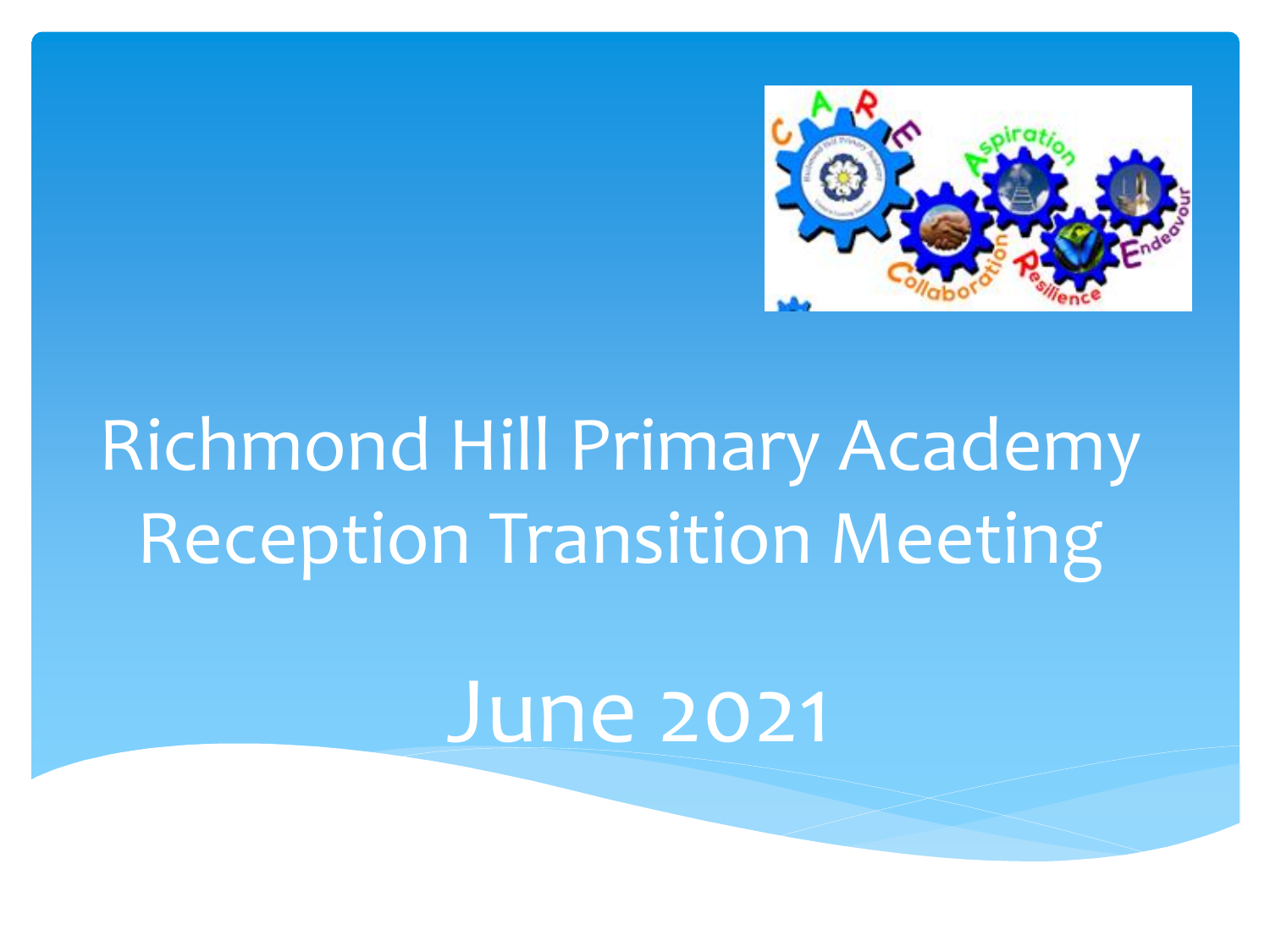# Staff & their roles

Class Teachers: Mrs O'Keeffe Miss Johnson

Assistant Principal: Mrs O'Keeffe Head of Phase: Miss Johnson

Teaching Support: Mrs Frost HLTA

Pastoral Support:

Mrs Lord

Inclusion Manager:

Mr Norton

Reading Manager: Mrs O'Keeffe

Principal: Mrs Secker

Head of School: Mrs Cousins

**Assistant** Principal: (Non-curricular) Mr Norton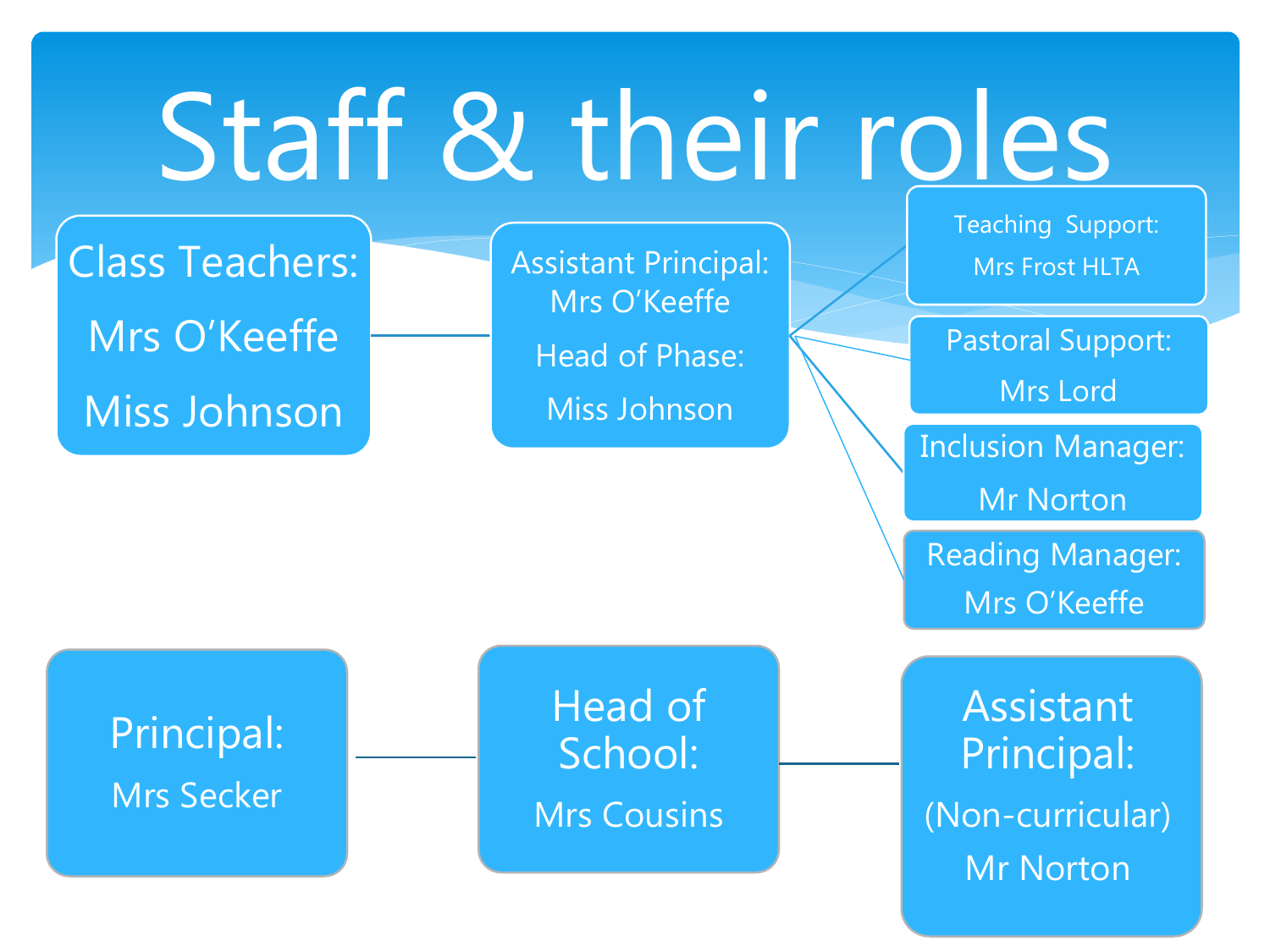### Transition Process

- ▶ One Week of Transition
- Your child will have the opportunity to spend time in the Reception area with their new class teacher week beginning 5<sup>th</sup> July
- **PLEASE NOTE we request all families adhere to the track and trace procedure. If a child who enters school for transition week tests positive for Covid 19 please report to [covid@Richmond.Doncaster.sch.uk](mailto:covid@Richmond.Doncaster.sch.uk)**
- **[For more information If you're told to self-isolate by NHS](https://www.nhs.uk/conditions/coronavirus-covid-19/self-isolation-and-treatment/if-youre-told-to-self-isolate-by-nhs-test-and-trace-or-the-covid-19-app/)  Test and Trace - NHS (www.nhs.uk)**
- Staggered start dates in September
- This helps with a smoother transition, children will join us in stages over a week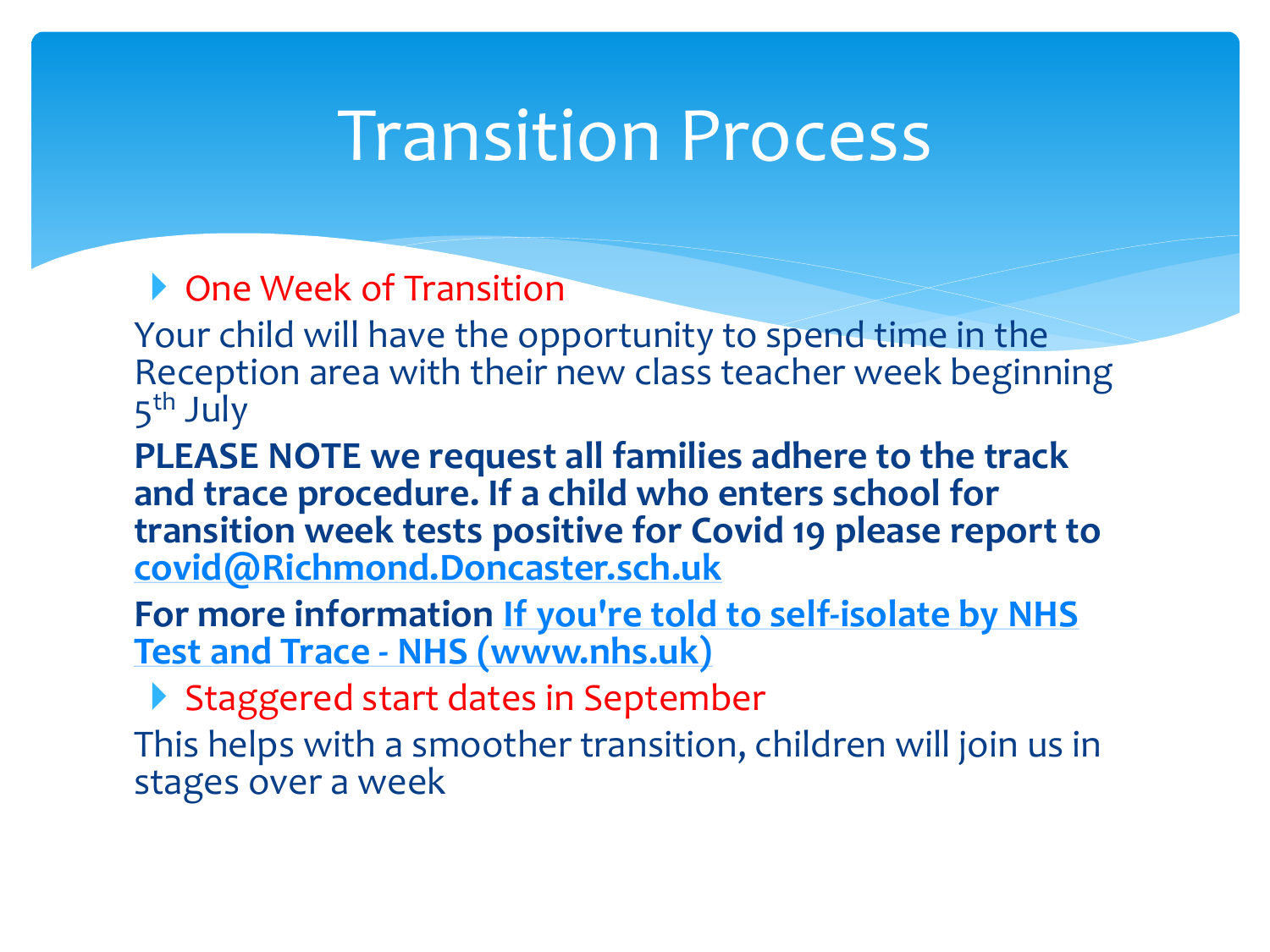### Session Times

- ▶ Reception entry time is at 8.40am for 8:45 start
- If you arrive late, please use the Main Entrance
- School ends at  $3pm -$  your child will exit via reception classroom doors, please make yourself seen, children will only be allowed to leave with another adult if you have informed school of the change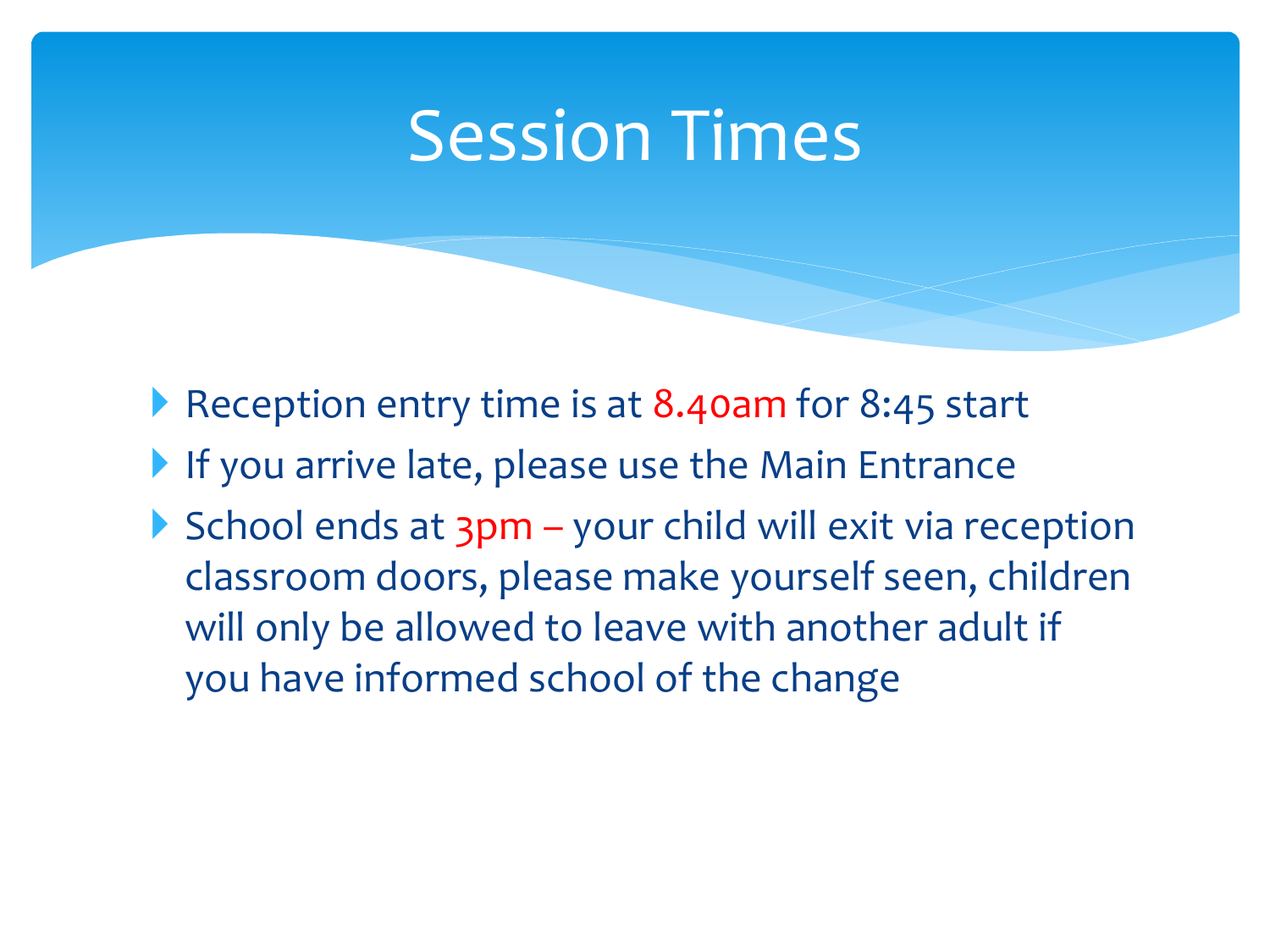## **Timetable**

- 8.40 Reception classroom doors open
- 8.50 Registration, play dough disco
- 9.15 Phonics, snack and outdoor play
- 10.50 Maths Mastery
- 11.45 Lunchtime
- 12.25 Maths Meeting, Cornerstones Continuous Provision
- $*$  2.40 Story time
- 3pm Home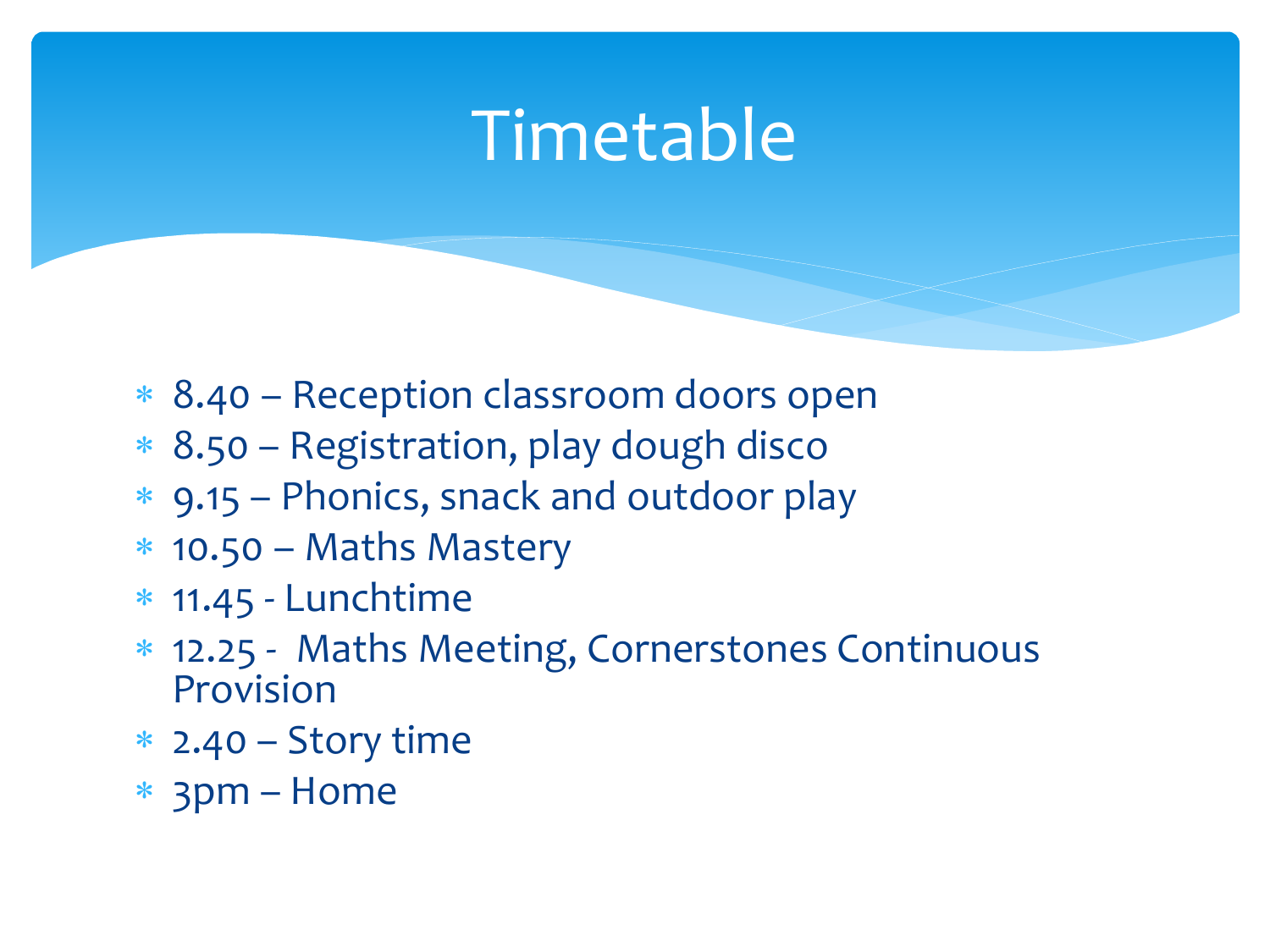# Characteristics of Effective Learning

The characteristics of effective learning are a key element in the early years' foundation stage. They detail the ways in which children should be learning from their environment, experiences and activities. Children up to the age of five should all be displaying the characteristics of effective learning every day.

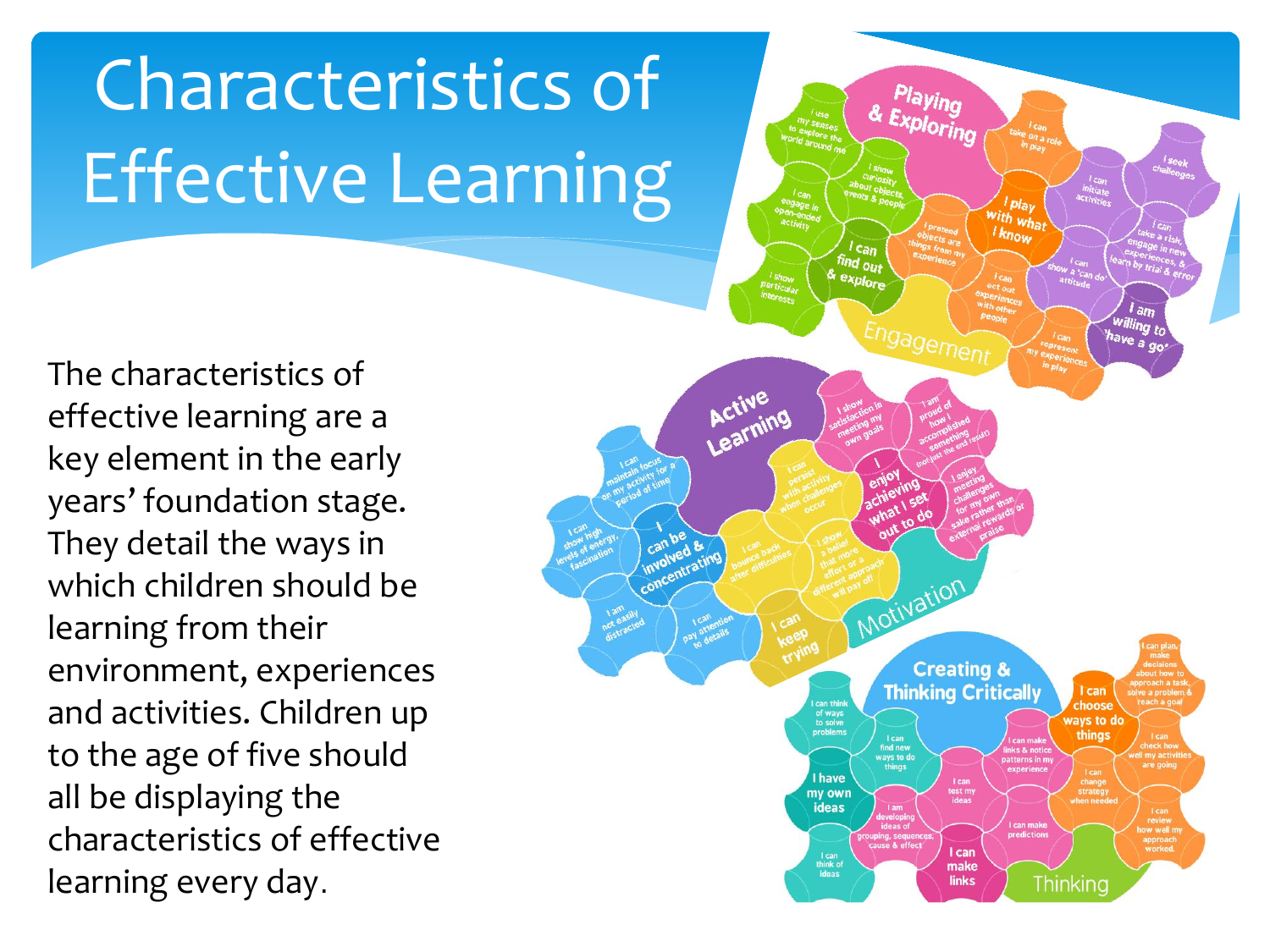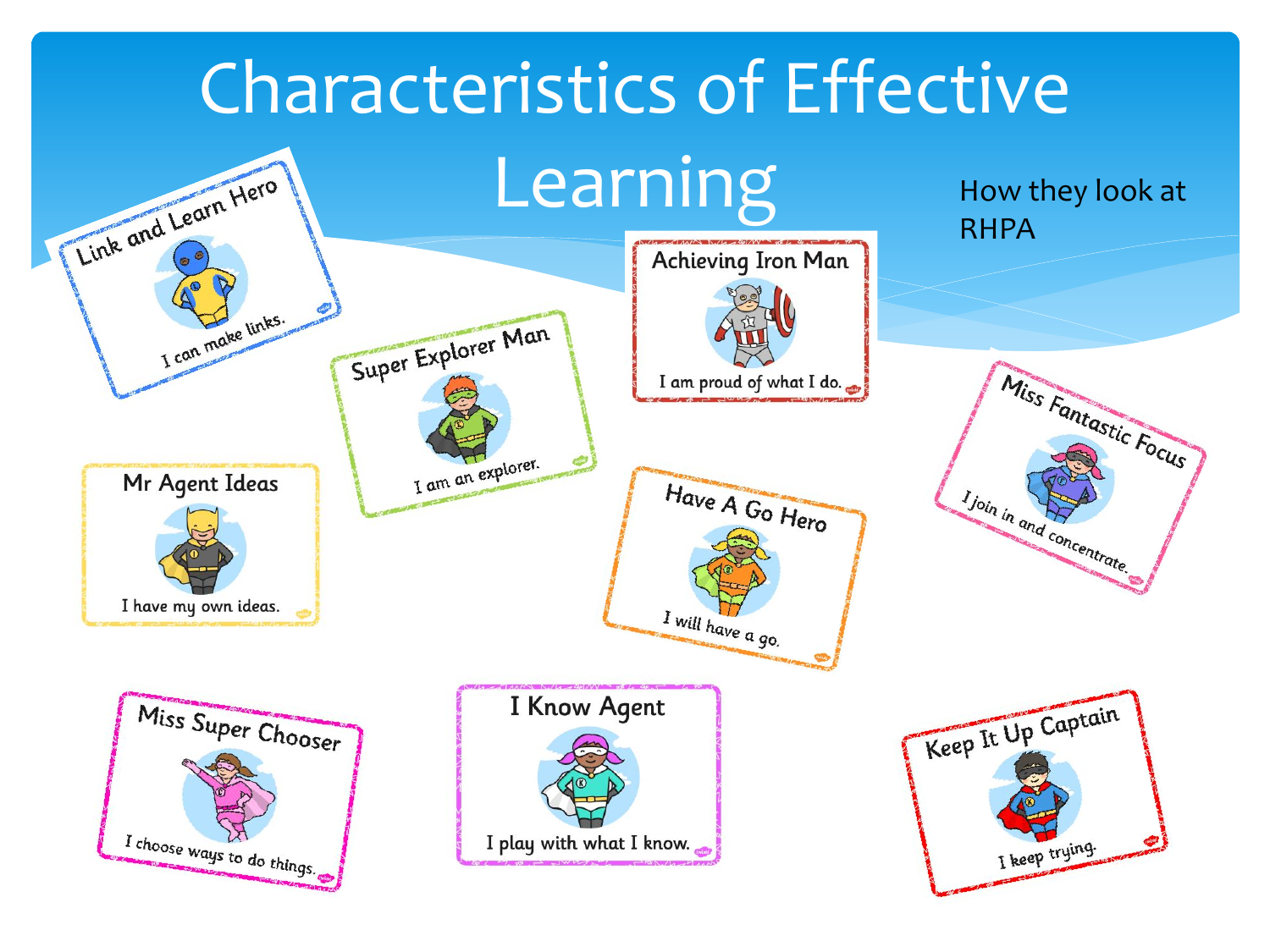

# EYFS Curriculum



- Purposeful Play learning- indoor and outdoor
- ▶ 7 areas of learning
- ▶ 3 prime areas (core learning) Communication and Language (listening, attention and understanding, speaking), Physical Development (fine and gross motors) and Personal, Social and Emotional Development (building relationships, managing self, self regulation)

▶ Specific areas- Literacy (comprehension, word reading, writing), Mathematics (numbers, numerical pattern), The World (people, culture and communities, the natural world, past and present), Expressive Arts and Design (creating with materials, being imaginative and expressive)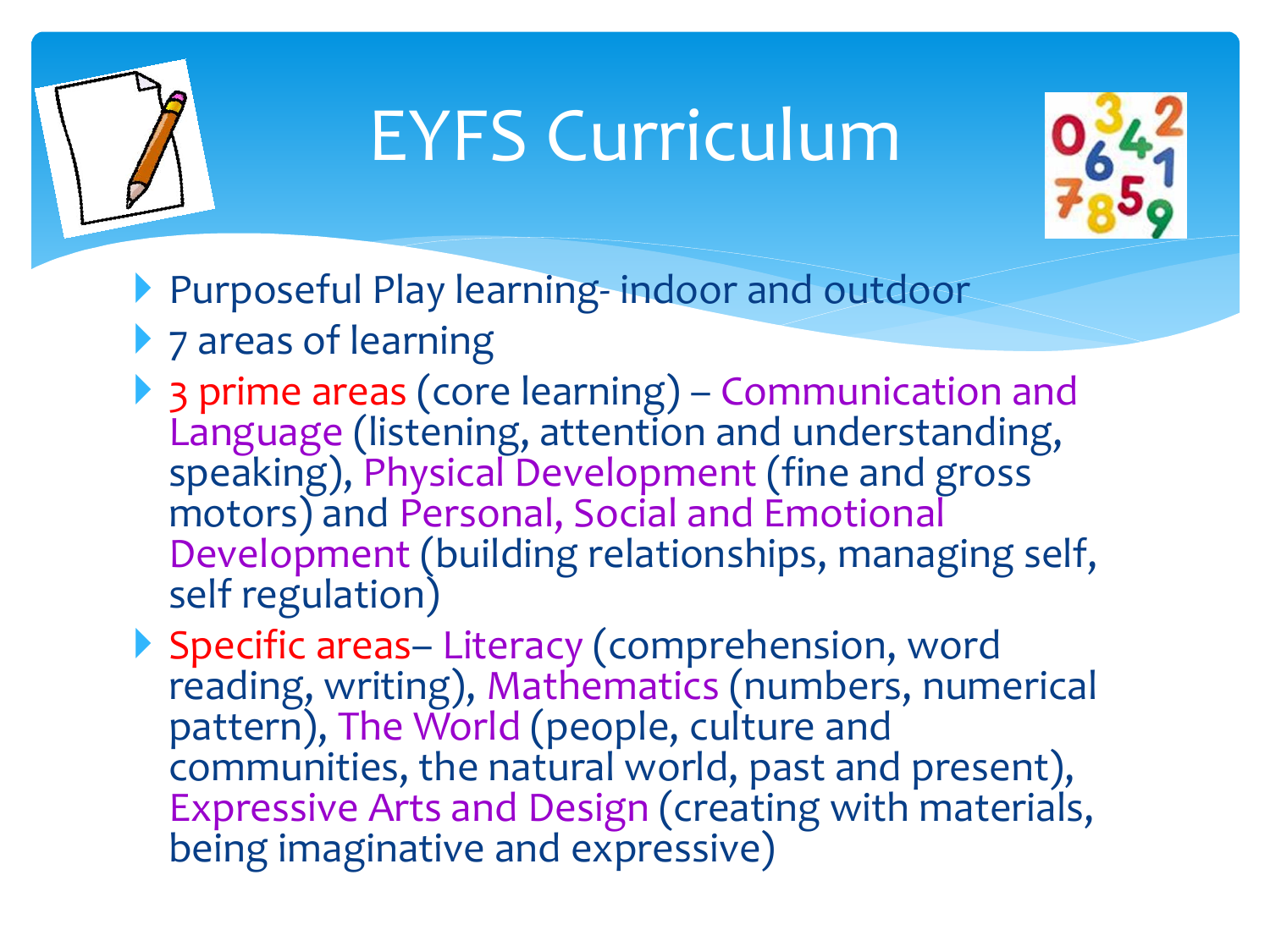

- ▶ At Richmond Hill we deliver phonics through the Read Write Inc programme
- We will offer parent workshops during the Autumn term
- Links will be on the website every week for children to consolidate learning at home

*\*Research shows children can make 3 to 6 months progress from positive home-school links\**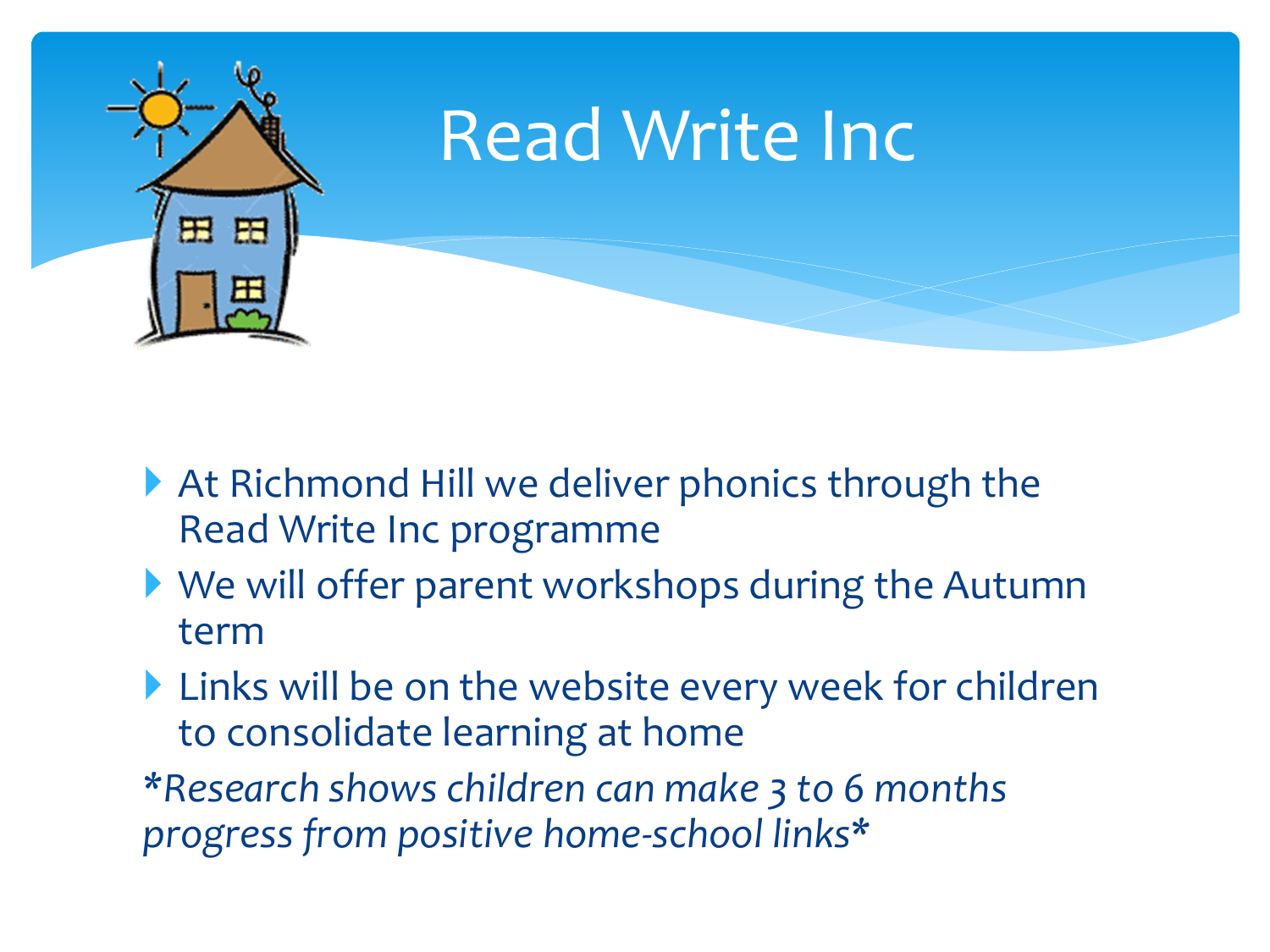

- ▶ At Richmond Hill we deliver Maths through the Maths Mastery programme
- We will offer parent workshops during the Autumn term

Learning with Parents will be used for children to access activities and games at home that link to our units in school

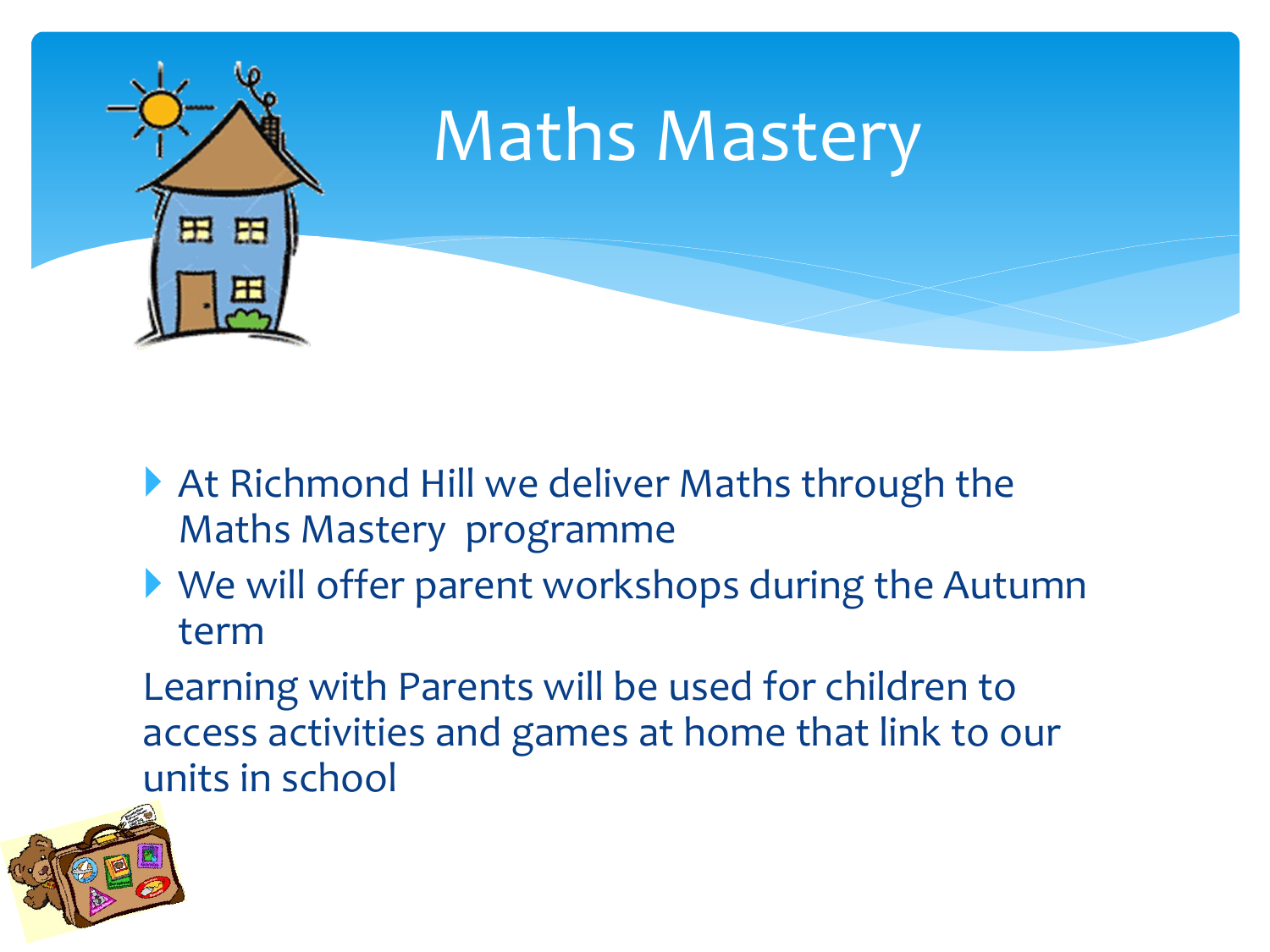

#### Read, read, read!

 Every child's EYFS Profile should be made up of shared contributions from home and school. Share achievements at home and 'wow' moments/ milestones

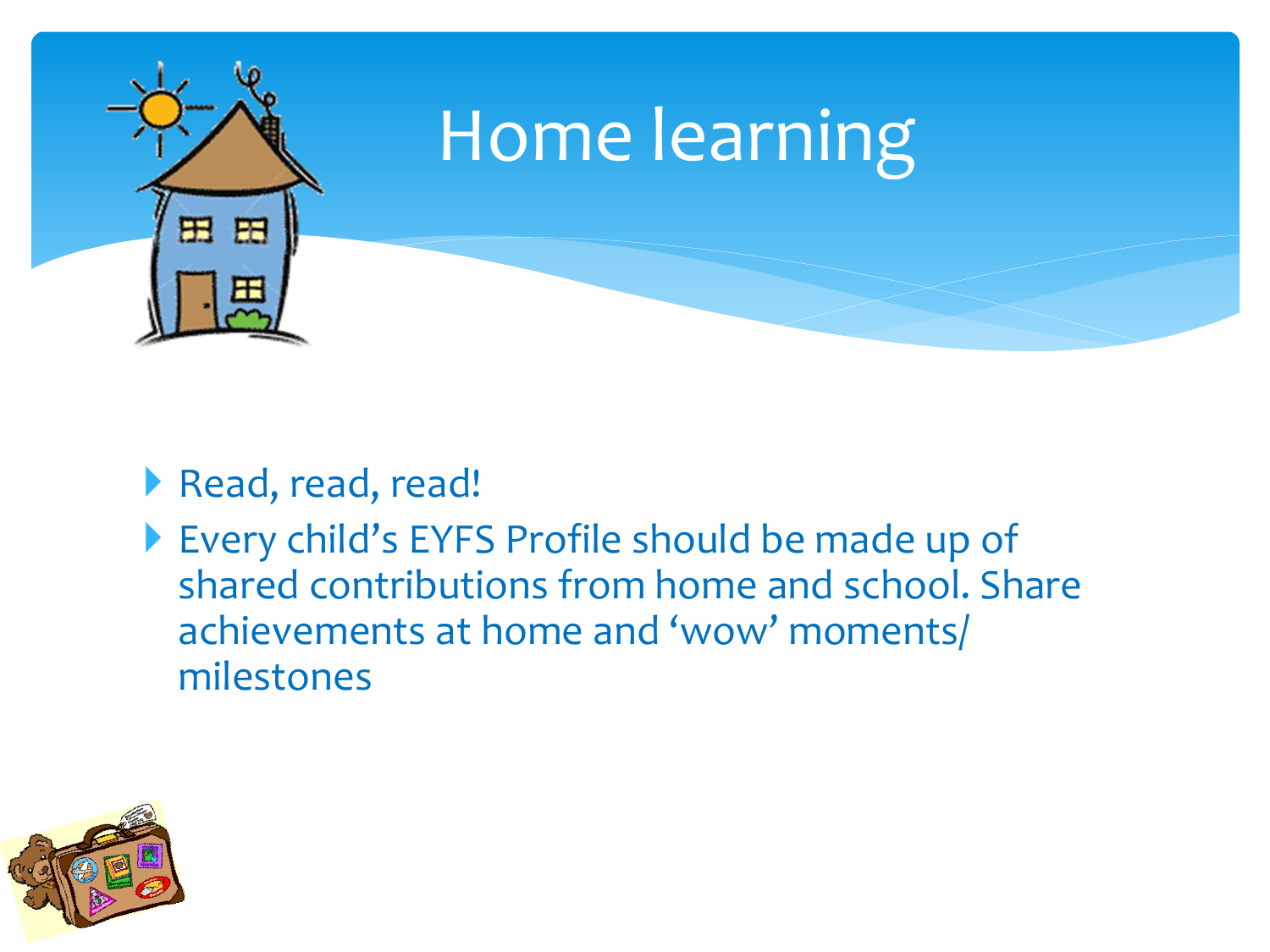# Uniform

- Please send children in school uniform designed for comfort and independence – details on the school website
- Please do not send your children with belts, buckles, or buttons that can't be managed independently as this may lead to toilet accidents
- Be prepared for messy uniforms all part of our learning! (any old shirts welcome!)
- Please do not send your children with jewellery, earrings, watches or toys
- Please no laced shoes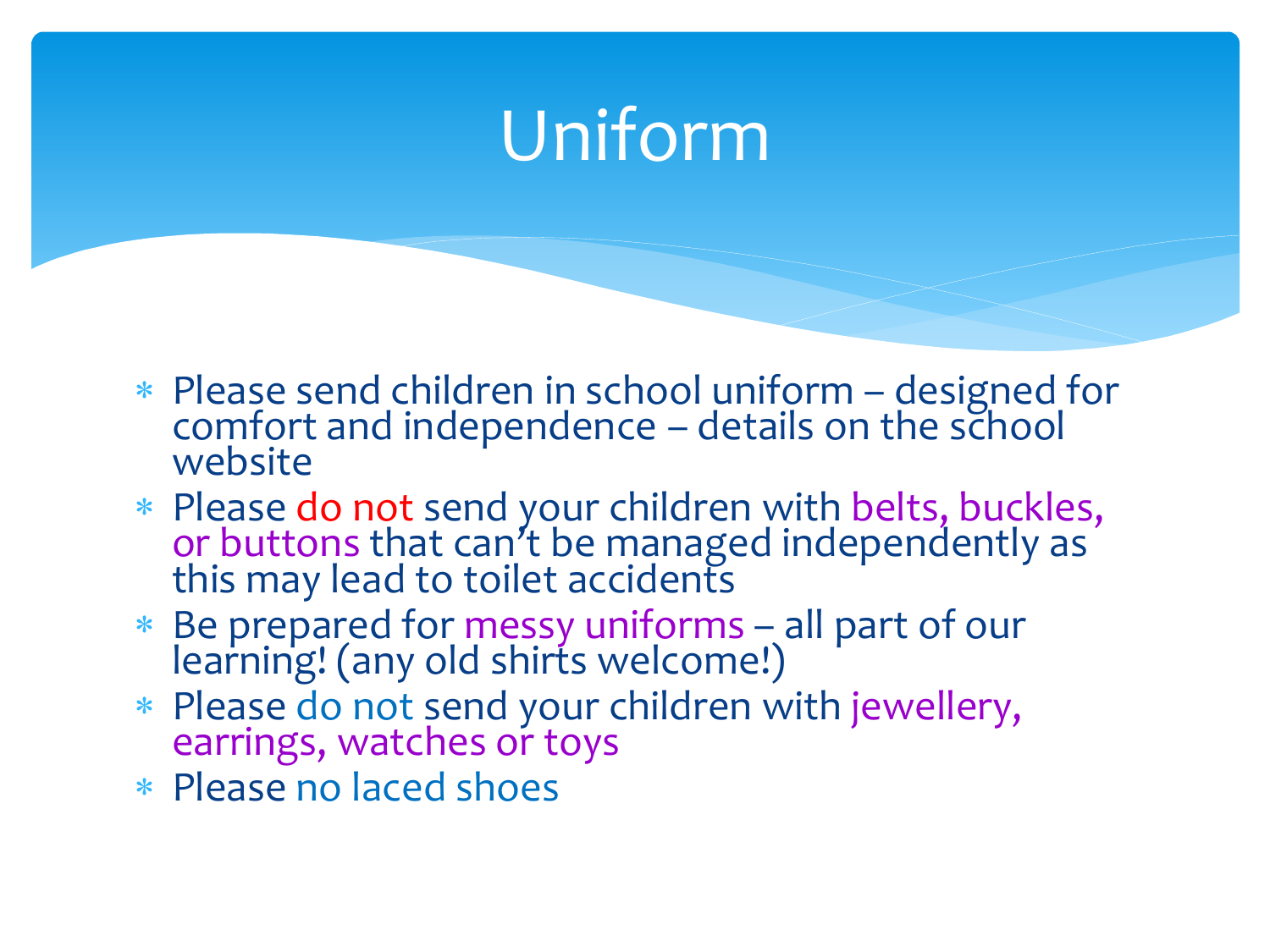

- Children will work on their Physical Development throughout the week in class
- They will also have a P.E. lesson that will require a P.E. kit weekly (Black shorts, white t-shirt and trainers. If weather is cold please send warm clothes such as tracksuit trousers and tops)
- *This is a great opportunity to encourage the children to dress themselves as we always promote independence*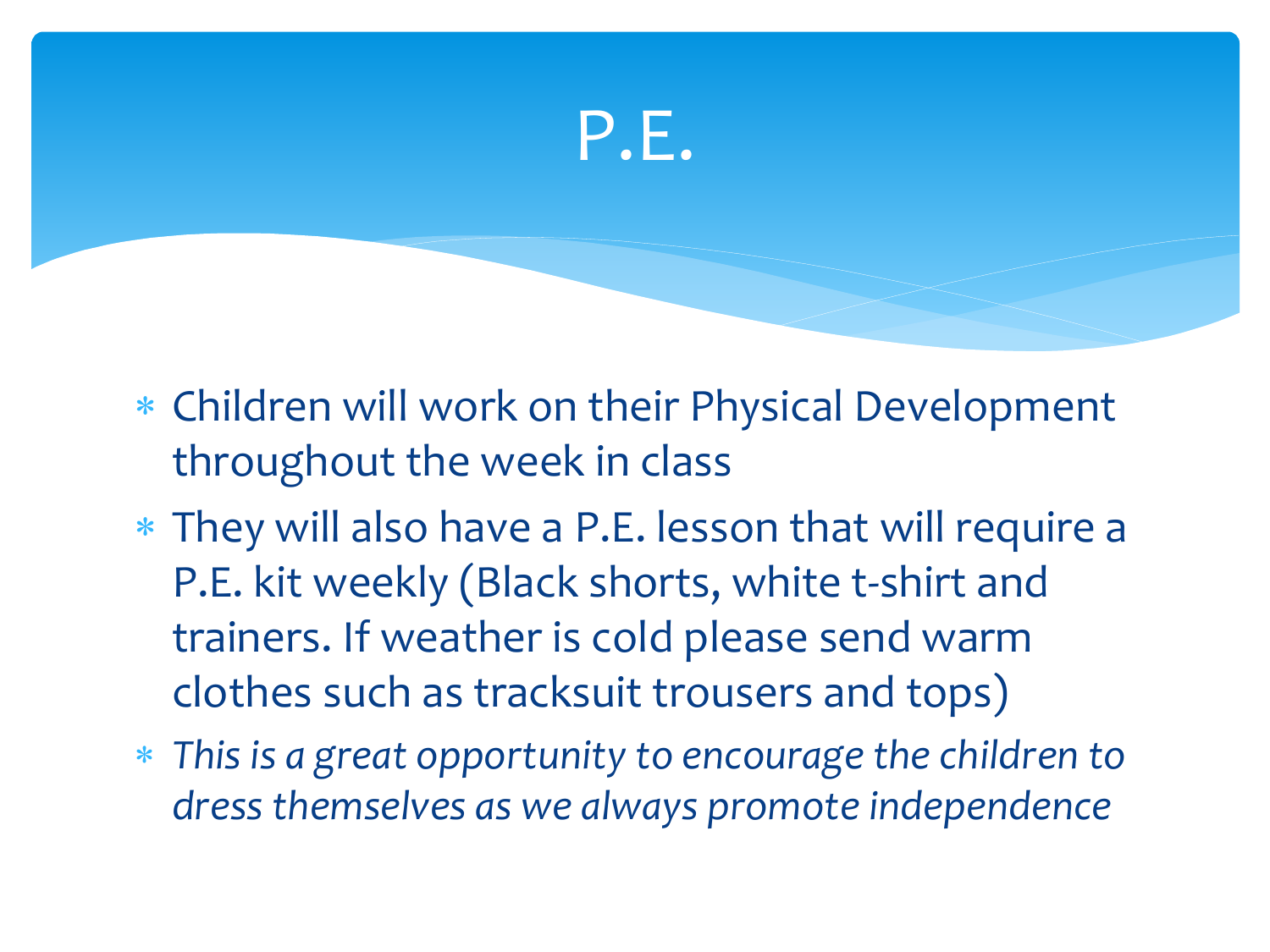# General Information

- 3 parents' evenings throughout the year
- A Written Report during the final term
- Attendance and lateness is monitored throughout the year
- Pupil behaviour is monitored throughout the year
- **Uniform must be clearly labelled with your child's name, including shoes, coats and PE kits**
- All Reception and KS1 children are now entitled to a Universal Free School Meal
- Please let school know if you are in receipt of income support as you may be eligible for Free School Meals from Doncaster Council
- All children are eligible for free school milk until they are 5. All children need to register at [www.coolmilk.com](http://www.coolmilk.com/). More details on school's website [www.richmond.doncaster.sch.uk](http://www.richmond.doncaster.sch.uk/)
- Contact details for reporting absences [absence@Richmond.Doncaster.sch.uk](mailto:absence@Richmond.Doncaster.sch.uk)
- School office number 01302 782421
- \* Information pack will be distributed each child with start dates and times and other useful information